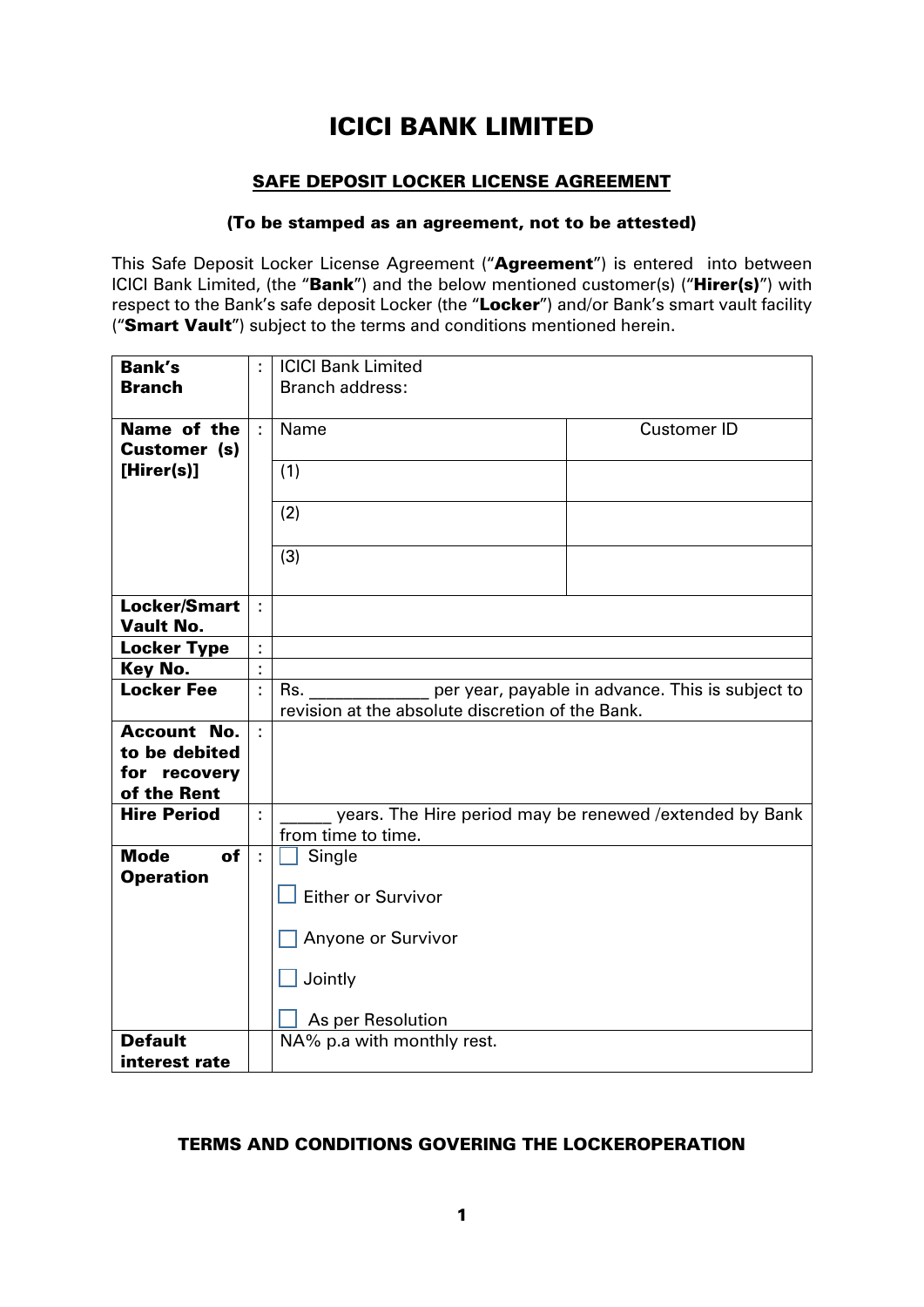# 1. LOCKER LICENSE:

- (a) In consideration of Hirer(s) agreeing to pay Locker Fee as specified hereinabove, the Bank hereby grants to the Hirer(s) a revocable license to use and access the Locker for the purpose and the hire period herein described. The specific Locker allotted to the Hirer(s) may be re-designated at the sole discretion of the Bank.
- (b) It is hereby agreed that the relation of the Bank and the Hirer(s) in connection with the Locker is that of licensor and licensee and not that of a banker and a customer.The Locker will remain open during the office hours daily except on non-working Saturdays, Sundays and Bank holidays. The Hirer(s) may access the Locker on the said days during the time specified by the Bank.
- (c) The Hirer(s) agrees that the Bank has the liberty to change the timings of access to the Locker.
- (d) The Hirer(s) shall abide by the terms and conditions herein contained and all other rules and regulations in respect of the means of access to the Locker and identification of the Hirer(s) or his/her/their agent (if appointed) which may be prescribed by the Bank from time to time. Failure to comply with the terms and conditions contained herein and the aforementioned rules, regulations, instructions or laws shall constitute a material breach of this Agreement. If any variation of the rules, regulation, Bank terms and conditions, are not acceptable to the Hirer(s), the Hirer(s) may exercise their right to terminate this Agreement.
- (e) The license to use the Locker hereby granted is:
	- I. personal and for the Hirer(s)'s own use and not for the use of any person other than the Hirer(s);
	- II. non- transferable;
- III. only for legitimate purposes such as storing of valuables like jewelry and documents but not for storing cash, currency, arms, weapons, explosives, illegal or hazardous substances, drugs, contraband or any other material which creates nuisance for the Bank or its customers;
- IV. initially for a period of 1 (one) year from the date of execution of this Agreement and shall stand automatically renewed for a further period of 1 (one) year unless it is terminated in accordance with this Agreement.
- (f) The Hirer(s) shall have no right or property in the Locker other than the right to access and use the Locker in accordance with this Agreement and shall not assign or sublet or sub-license the Locker or any part of it.
- (g) If the Bank suspects the deposit of any substance not permitted under this Agreement by the Hirer(s) in the Locker, the Bank reserves the right to take appropriate action against such Hirer(s) as it deems fit and proper in the circumstances.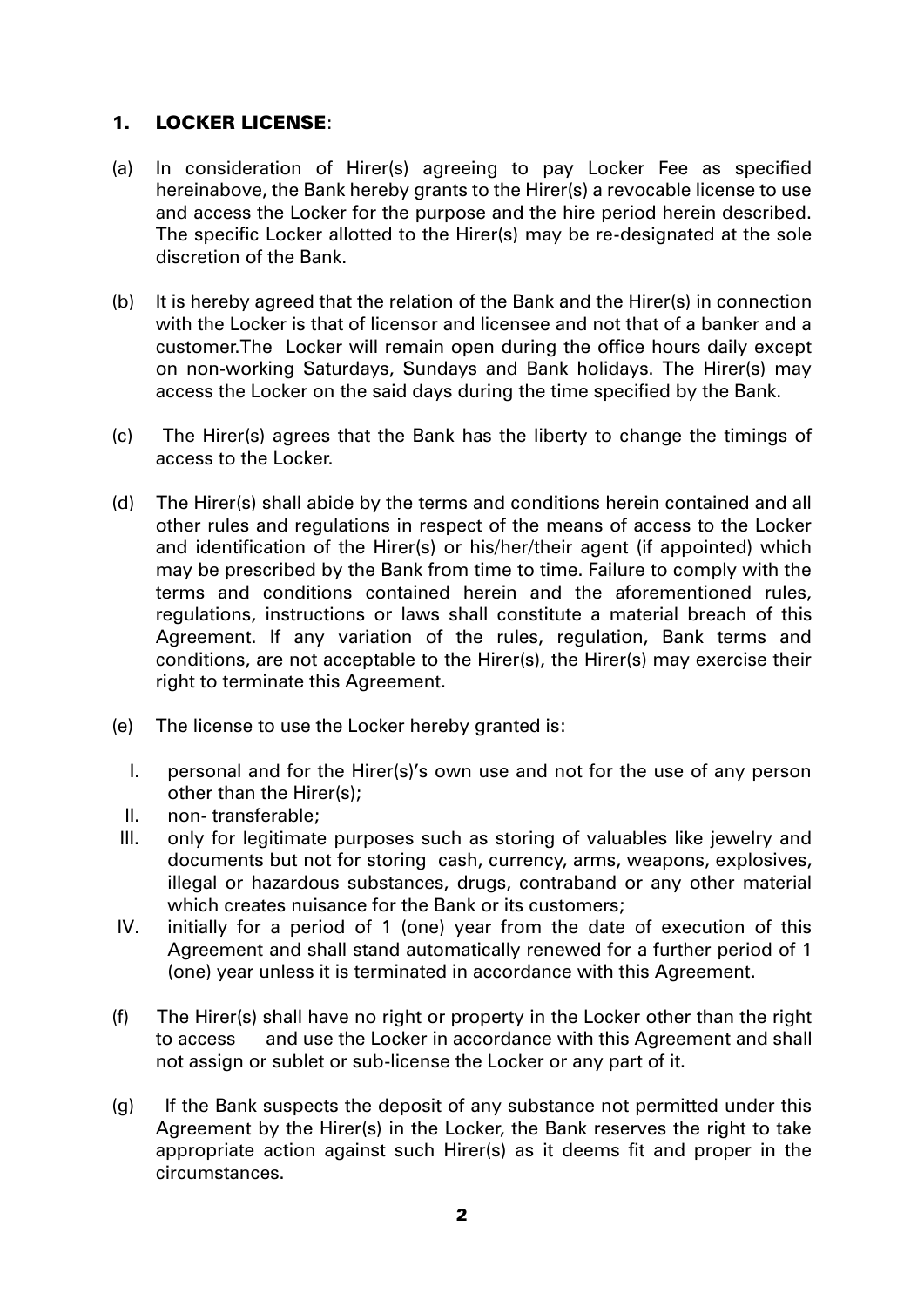(g) To ensure prompt payment of Locker Fee, at the time of allotment of the Locker, the Bank may obtain a term deposit which would cover three (3) years' rent and any charges for breaking open as security towards the payment of Locker Fee from the Hirer. The Bank shall have the right of lien & set off on the said term deposit in case of non-payment of the Locker Fee.

# 2. ACCESS TO LOCKER

- (a) The Hirer(s) and/or the persons duly authorized by him/ her only shall be permitted to operate the Locker after proper verification of their identity.
- (b) Access to Locker in case of single Hirer: In case of sole Locker Hirer, the access to the Locker shall, during the life of the Hirer, be provided to the Hirer. In the event the Hirer nominates any nominee(s) to receive the contents of the Locker upon death of the Hirer, the Bank, after verification of death certificate and satisfying the identity and genuineness of such individual, shall allow access of the Locker to the such nominee with liberty to remove the contents of the Locker after an inventory has been taken of the contents of the Locker.
- (c) Access to Locker in case of Joint Hirer: In case the Locker has been hired by two or more individuals jointly, with instructions to operate it under joint signatures, the access to the Locker shall, during the life of the Hirer(s), be provided to the Hirer(s) under joint signature. If Hirer(s) nominate one or more individuals as nominee(s), in the event of death of any of the joint Hirer, the Bank may give access of the Locker and the liberty to remove the contents jointly to the survivor(s) and the nominee(s) after an inventory has been taken of the contents of the Locker.
- (d) Access to Locker in case of Joint Hirer with Survivorship: In case the Locker was hired jointly with survivorship clause and the Hirer(s) have instructed that the access of the Locker should be given to "either or survivor", "anyone or survivor" or "former or survivor" or according to any other survivorship clause permissible under the provisions of the Banking Regulation Act, 1949, Bank shall follow the mandate in the event of death of one or more of the joint Hirer(s) and shall permit access of the Locker in accordance with such mandate. In the event of death of all survivor(s) access shall be provided to Hirer(s)' nominee(s) if any.
- (e) In the absence of appointment of any nominee(s) by the Hirer(s), the access to the Locker may be given to the legal heirs / representative for removing the contents thereof on such terms and conditions and upon production of such documents as the Bank may decide. It is hereby clarified that any access to the articles in the Locker to the survivor(s)/ nominee(s) shall be given only as a trustee of the legal heirs of the deceased Hirer(s), on the condition that such access to articles in the Locker, if given to survivor(s)/nominee(s), shall not affect the right or claim which any person may have against the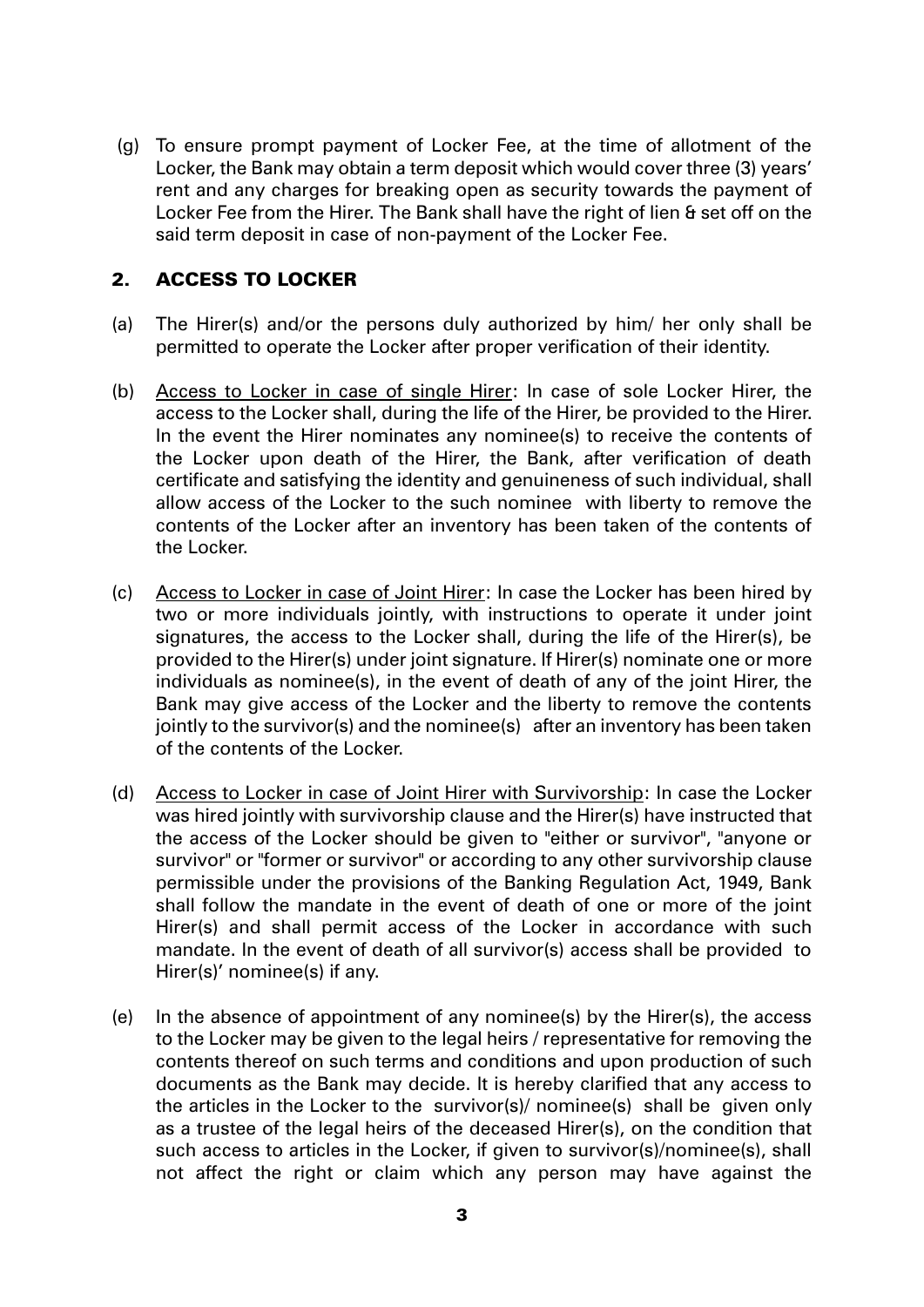survivor(s)/nominee(s) to whom the access is given. In no event shall the Bank be held liable for any claims arising from any persons in regard to providing access to survivor(s)/nominee(s) in accordance with this Agreement.

- (f) If the Hirer(s) wants to appoint an authorized agent to operate the Locker, the Hirer(s) shall execute in favour of such an agent, a power of attorney and or other documents (to the satisfaction of the Bank) as may be required by the Bank for the purpose of operating the Locker. The agent shall abide by the Bank's rules and regulations and conditions prescribed from time to time in respect of the access to the Locker. However, the Bank shall not be held responsible in any manner nor shall the Bank incur any liability by permitting such agent, access to the Locker and the Hirer(s) shall indemnify and keep the Bank indemnified and held harmless from and against any or all claims and demands made against the Bank for the acts of such agent, in relation to the operation of the Locker. The Bank may in its discretion also refuse to allow such agent, access to the Locker.
- (g) The Hirer(s) agrees and confirms that the access of the Locker given to the survivor(s) /nominee(s), subject to the mandate given hereunder and applicable terms and conditions herein, would constitute a full discharge of the Bank's liability.
- (h) The Hirer(s) agrees to notify the Bank of any change of address/email ID/mobile number of the Hirer(s).
- (i) For reasons of grave or urgent necessity, the Bank reserves the right of closing the Locker for such period as it may consider necessary. The Bank also reserves the right of shifting the Locker to another location/branch. The Bank shall also not be liable for any damage or loss resulting from the delay caused by failure of the vault doors or locks to operate.

### 3. LOCKER FEE

- (a) The Hirer(s) shall pay the Locker Fee as per the rate set out hereinabove along with service tax, GST, education cess, and other cesses as applicable from time to time, whether the same has been demanded or not. The Hirer(s) agrees that the Bank is entitled, in its absolute discretion, to revise/ enhance the Locker Fee without Hirer's consent and without notice and the Hirer shall be liable to pay the revised Locker Fee from such dates as may be decided by the Bank. The Hirer(s) authorizes the Bank to debit the abovementioned bank account every year in advance towards recovery of the Locker Fee.
- (b) Locker Fee is payable annually in advance on or before the last day of the preceding period for the next ensuing period. In the event of non-payment of Locker Fee on due date, the Bank reserves the right to refuse access to the Locker. In the event of non-payment of the Locker Fee on the due date, (whether demanded or not), the arrears of the Locker Fee shall be payable to the Bank with Default interest as prescribed herein till payment/ repayment in full. In the event of surrender of the Locker by Hirer(s), the proportionate amount of advance Locker Fee shall be refunded to the Hirer(s).

### 4. DISCHARGE OF BANK IN CERTAIN SITUATIONS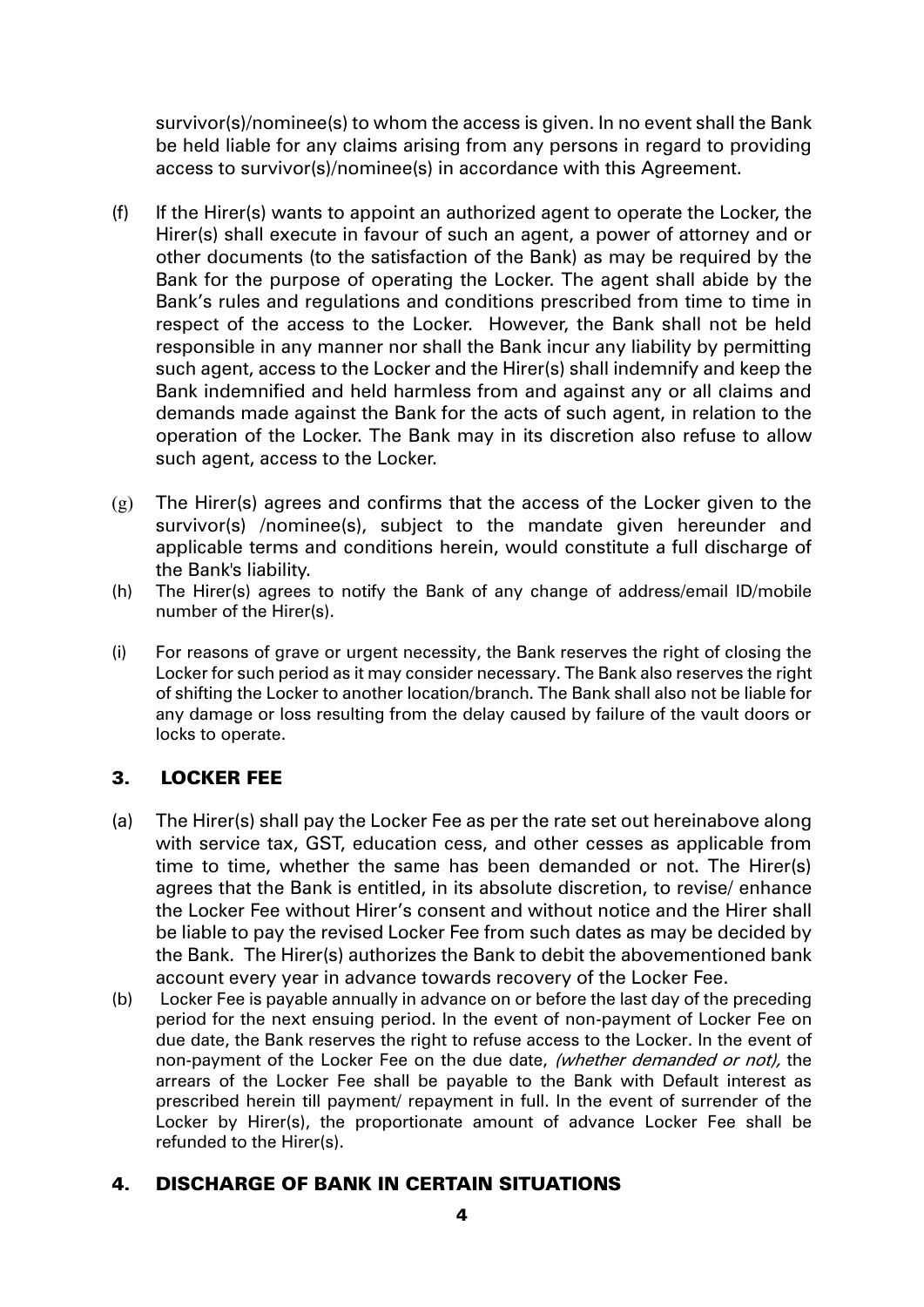- (a) Without prejudice to any other remedies, which the Bank may have against the Hirer(s), all rights to the use of the Locker shall, at the option of the Bank, be forfeited upon non-payment of the Locker Fee (whether the same shall have been demanded or not), or upon the breach of any of the terms and conditions in this Agreement and rules/regulations prescribed by Bank from time to time.
- (b) Discharge of Locker contents by Banks due to non-payment of Locker Fee If the Hirer(s) fails to pay the Locker Fee for 3 (three) years, the Bank shall be at liberty, after giving 30 (thirty) days prior notice to the last known address of the Hirer(s). The notice to the Hirer(s) may be given through a letter, e-mail and SMS to the registered email ID and mobile number of the Hirer(s). If the Hirer(s) is untraceable, the Bank may issue a public notice giving reasonable time to the Hirer(s) or to any person who has interest in the contents of the Locker to respond. If the Hirer(s) or any other person do not come forward, the Bank may break open the Locker and make a list of the articles and keep the articles/ contents found in the Locker in a sealed envelope or in such other locker or place as the Bank may deem fit or proceed to sell all or any contents thereof by public auction or private treaty and appropriate the sale proceeds toward the arrears of Locker Fee and/or other charges, expenses in relation to breaking the Locker and repairs thereto. If any surplus is available or any contents are remaining, the Bank may forward contents/articles (by parcel or other responsible means) to the Hirer(s) at their registered address or by pay order at his / her / their risk and responsibility or may retain and keep the contents in such other locker or place as it may think fit, at a fee of double the amount of the Locker Fee hereby agreed to be charged.
- (c) Discharge of locker contents if the locker remains inoperative for a long period of time: If the Locker remains inoperative for a period of 7 (seven) years and the Hirer(s) cannot be located, even if the Locker Fee is being paid regularly, the Bank shall be at liberty to transfer the contents of the Locker to their nominees or / legal heirs or dispose of the articles, as the case may be, in accordance with paragraph (b) above. The Bank, at its discretion, may allot the Locker to any other person and the Hirer will have no claim on the Locker.
- (d) Attachment and recovery of contents in a Locker and the Articles in the safe custody of the bank by any law enforcement authority: In case of attachment and recovery of the contents in a Locker by any authority acting either under the orders of a court or any other competent authority vested with the power to pass such orders, the Bank shall co-operate in execution and implementation of the orders. The Hirer(s) shall be informed by letter as well as e mail/ SMS to the registered address/e-mail/ mobile number as the case may be, regarding the attachment and recovery/seizure of the Locker or articles deposited. An inventory of the contents of the Locker and articles seized and recovered by the authority shall be prepared in the presence of the government authorities, two independent witnesses and an officer of the Bank. A copy of the inventory may be forwarded to the Hirer(s) to the address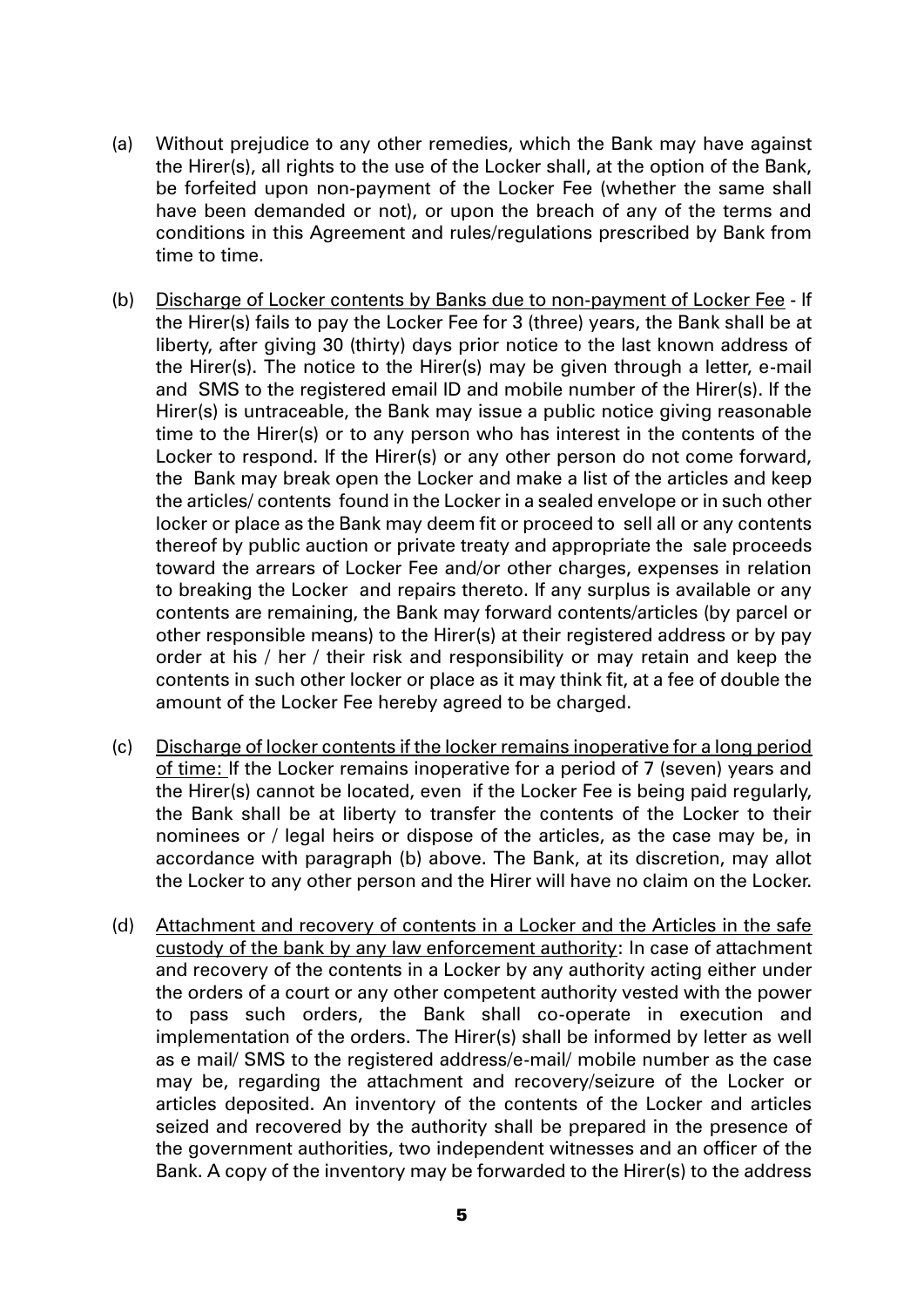available in the Bank's record or handed over to the Hirer(s) against acknowledgement.

# 5. LOCKER KEY

- (a) The Hirer(s) key pertaining to the Locker will be given jointly to all the joint Hirer(s). This key will always remain the property of the Bank. The master key will always be with the Bank. It is understood by the Hirer(s) that the Locker can be opened by the use of both the keys and not by any one of the keys singly and the master key is not required to close the Locker. The Hirer is/are permitted to operate the Locker only with the Hirer(s)'s key and no operation of the Locker will be allowed with the key other than the Hirer(s)'s key provided by the Bank.
- (c) If the Hirer(s) key is lost by the Hirer(s), Hirer(s) shall notify the loss of the key to the Bank in writing without any delay and a new key may be issued to the Hirer(s) on the Hirer(s) written request against an indemnity to the Bank. The lost key shall be returned to the Bank by the Hirer(s) if found at a later date. All charge for opening/breaking open the Locker, replacing the lost key, and for changing the lock shall be payable by the Hirer(s). All repairs required to be done to the Locker, lock or the key, shall be done exclusively by the technician/workmen appointed by the Bank. The opening of the Locker shall be done in the presence of the Hirer(s) and an authorized official of the Bank.
- (d) The Hirer(s) is cautioned to keep the Hirer(s)'s key in a place of safety and not divulge the number of the Locker and/or the password (if any given) to any other person and also not to deliver the Hirer(s)' key to any person other than his/her/their duly authorized agent (if appointed). The Hirer(s) shall acknowledge the receipt of the Hirer(s) key and surrender the same to the Bank upon termination of this Agreement. In the event where the intention is to merely surrender a Locker that has already been cleared of its contents, the key may be surrendered by the Hirer(s) through his agent who should produce a specific letter of authority signed by the Hirer(s) and bearing the attested specimen signature of the agent along with a letter of surrender signed by the Hirer(s). No responsibility would devolve on the Bank as a consequence of having accepted the key of the surrendered Locker from the agent of the Hirer(s).
- (e) It will be the responsibility of the Hirer(s) or his authorized agent operating the Locker to carefully close the door of the Locker, lock it properly and ensure before leaving the locker room that Locker is properly closed and locked and no article is left out in the locker room or any other part of the Bank premises. The Bank does not accept any responsibility for any article or valuables misplaced or inadvertently left behind outside the Locker.

# 6. TERMS SPECIFIC TO SMART VAULT OPERATION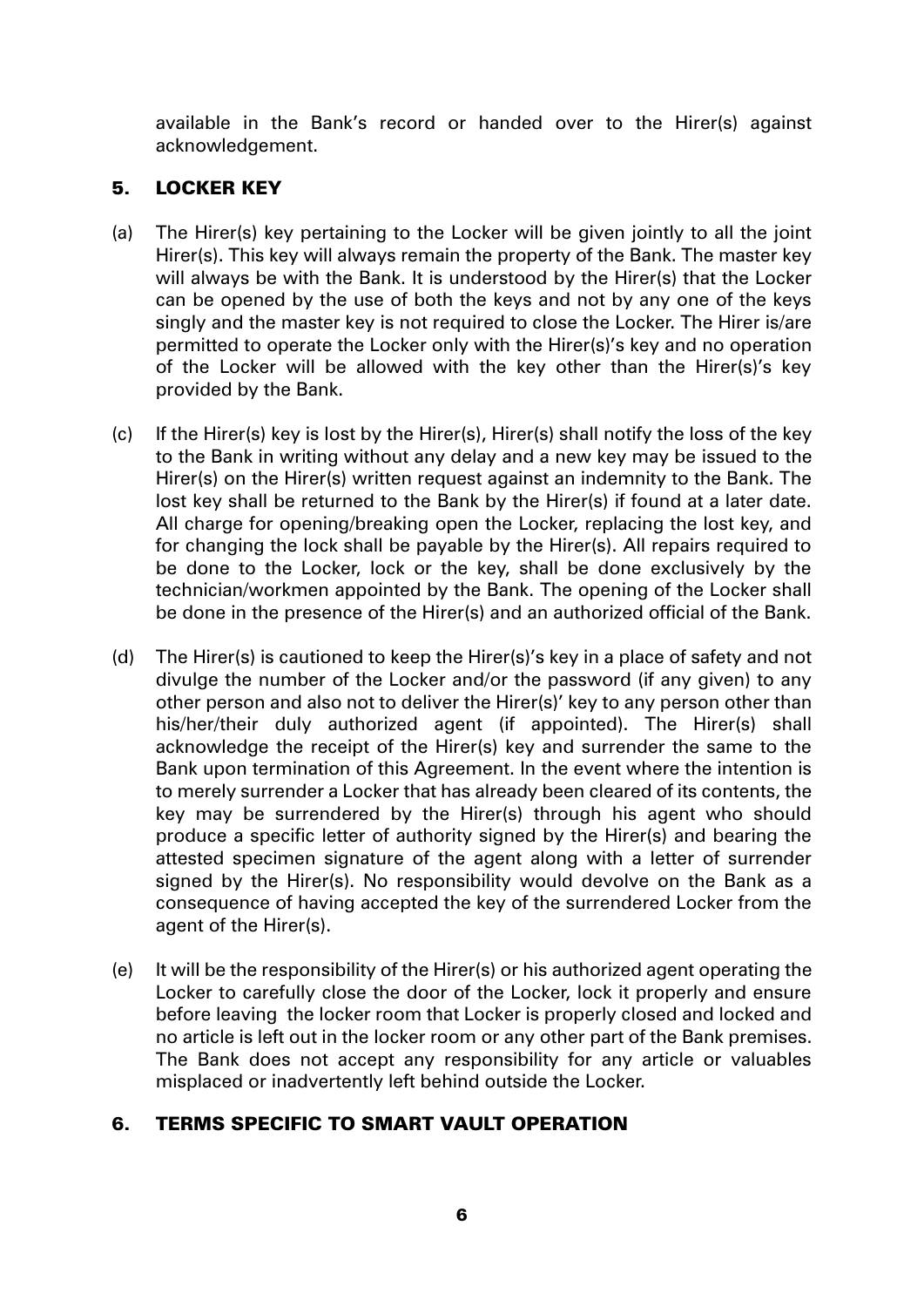- (a) All terms and conditions provided in this Agreement for operation of Lockers shall apply to operation of Smart Vault.
- (b) In addition to anything contained in this Agreement, the following terms shall be specifically applicable to operation of Smart Vault:
	- a. The Smart Vault shall remain open 24x7 on all days.
	- b. Smart Vault shall only be available to the existing savings account and current account customers of the Bank who hold a debit card and who fall in any of the following categories: resident individual customers with mode of operation ("MOP") as single, either or survivor and anyone or survivor; or non-resident individual customers with MOP as single, either or survivor and anyone or survivor; or sole proprietors; or Hindu Undivided Family (HUF).
	- c. To access the Smart Vault, the Hirer(s) shall insert his Bank debit card in a secure debit card authenticating machine ("Reader") put up at the door of the anteroom wherein the automated Smart Vault shall be enclosed. The Hirer(s) shall further be required to provide a biometric authentication for securing entry into the anteroom once the debit card is validated as a Bank issued active debit card and is confirmed to be registered to a Smart Vault held with the concerned branch of Bank. For biometric authentication the Reader will match the fingerprints with its database of fingerprints for authentication.
	- d. The biometric data system used by the Bank does not capture a complete image of Hirer(s)'s fingerprint either at enrolment or at any point thereafter. It generates a mathematical representation of fingerprint which is stored in the Bank system and compares this when Hirer(s) applies fingerprint to the sensor to authenticate him/her to access the Smart Vault. The fingerprint image cannot be reconstructed from the fingerprint data recorded and held by the Bank. Hirer(s) can withdraw from this service at any time, in which case the fingerprint data held by the Bank will be deleted permanently and securely. Hirer(s) hereby consents and provides the Bank the right to store and use the fingerprint data in the manner described in this clause for the purposes of this Agreement.
	- e. Prints of Hirer(s)'s four fingers will be captured at the time hiring of a Smart Vault with the Bank. However, at the time of accessing the kiosk the Hirer shall only be required to use any one of the fingers for authentication.
	- f. Hirer(s) acknowledges that the Bank's system will automatically save the fingerprint of the fourth finger at the time of hiring as the duress finger ("Duress Finger"). By using the Duress Finger the Hirer(s) will alert the branch officials and security staff that the Hirer(s) is being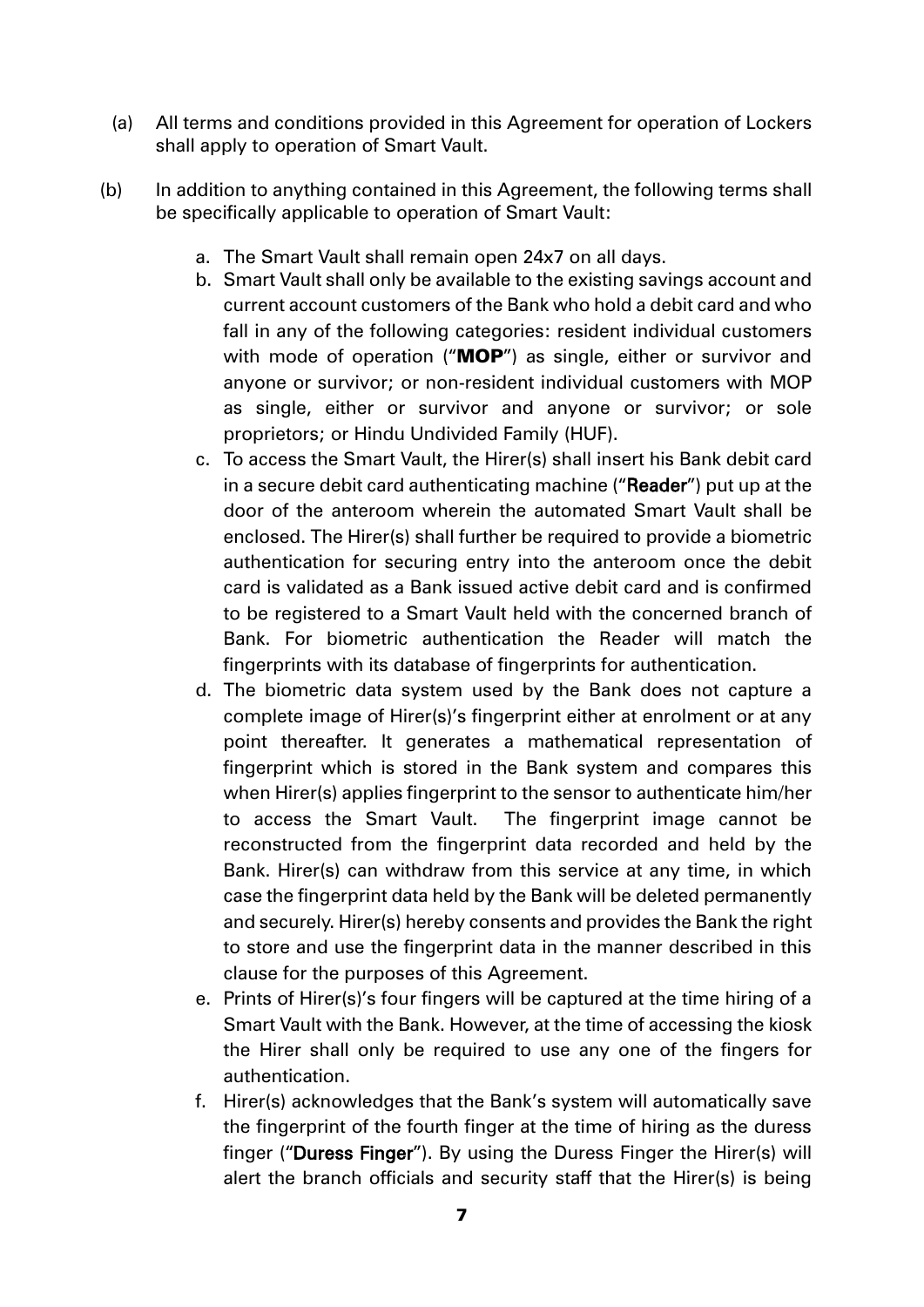coerced against his/her will to access the kiosk and shall respond as per the requirement of the situation on receiving such an alert. Bank shall however have no liability in case of delay or inability to respond in such a circumstance.

- g. On successful authentication, access will be granted to the anteroom to the Hirer(s). The kiosk inside the anteroom will display a welcome message and prompt the Hirer(s) to swipe the debit card and then enter the PIN.
- h. If authentication fails, the kiosk will deny access. More than three (3) failed entries will temporarily block the Hirer(s)'s debit card.
- i. On successful PIN entry, Kiosk screen will display the list of lockers mapped to the Hirer(s). In case multiple lockers are hired, the Hirer(s) can choose the locker of their choice for operation.
- j. Hirer(s) can access the Smart Vault for 20 minutes and will have the option to extend the timing on the kiosk post expiry for 20 minutes.
- k. Once the locker is at the kiosk, the Hirer will use his or her key to open the Smart Vault. The Hirer will have the option to add a personal lock on the locker.
- l. When the Hirer(s) wishes to replace the locker back into the Smart Vault the Hirer(s) will close the Smart Vault, lock it and then confirm termination of the transaction on the kiosk. The key can be removed from the keyhole only once the locker has been locked.
- m. If access to multiple lockers is required in a single visit, it must be done through sequential sessions, with the Hirer(s) swiping his or her debit card and keying in his or her PIN every time a new locker has to be accessed.
- n. Access to locker will not be granted under following circumstances; freeze of locker, dormancy, overdue status, incorrect PIN, maintenance activity and expired debit card.

# 7. TERMINATION:

- (a) Either party may terminate the Agreement of hiring the Locker by giving to the other 30(Thirty) days advance notice in writing of such intention, prior to the date on which the agreed period or hiring terminates. Upon termination, the Hirer(s) shall deliver the keys of the Locker to the Bank not later than noon on the day of the termination of the hiring. If no such termination notice as aforesaid has been given, the hiring of the Locker shall be considered renewed for the like period after the date of expiry of the hiring period upon the same terms and conditions as applicable at the time of renewal, subject to revision in the Locker Fee, if any, by the Bank.
- (b) Notwithstanding anything contained in this Agreement, the Bank reserves the right to terminate the Agreement, without assigning any reason, by giving 30 (Thirty) days advance notice in writing to the Hirer(s).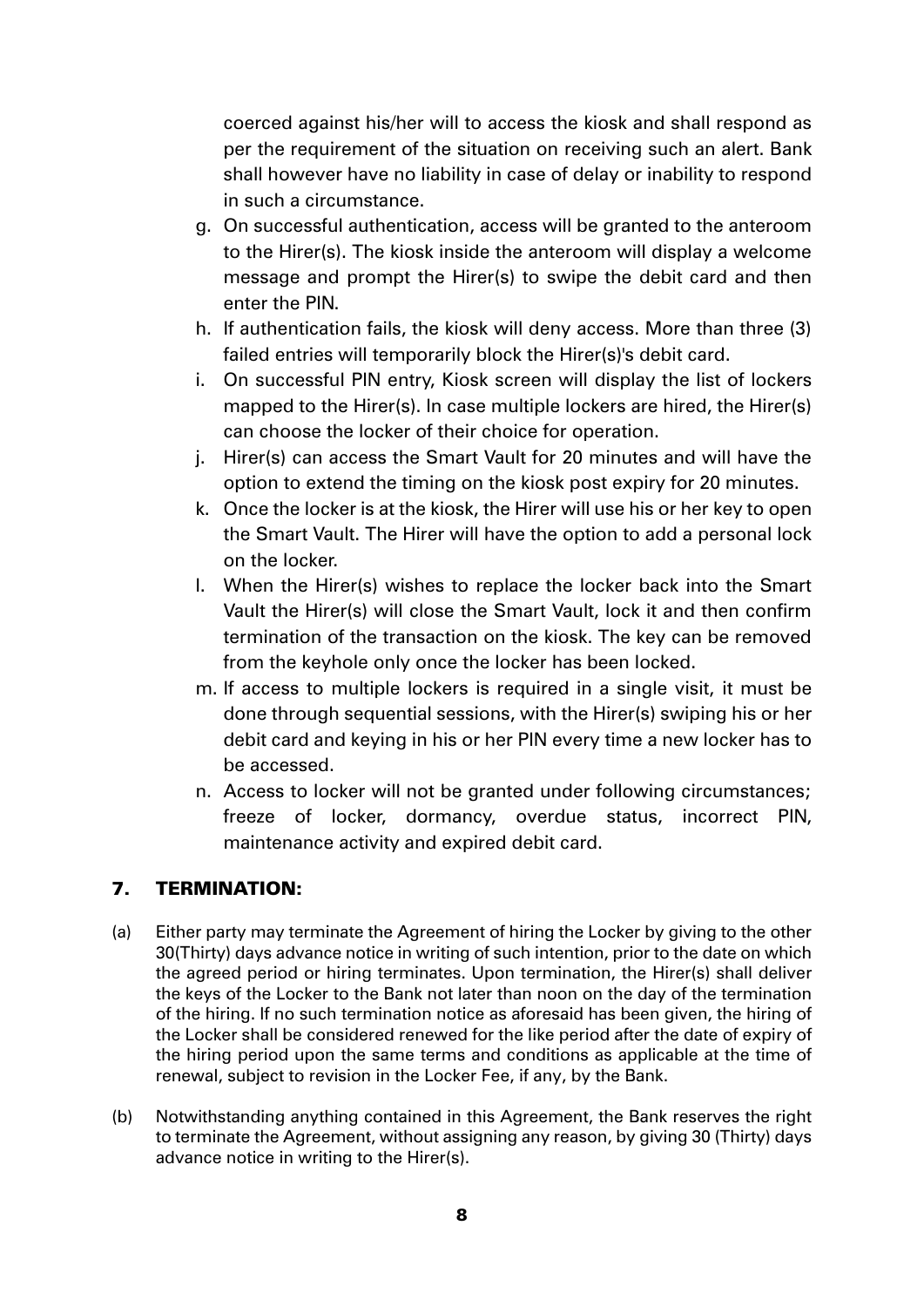### 8. THE BANK'S LIABILITY

- (a) The Bank will use all reasonable care to prevent access to the Locker by unauthorized person and protect the contents thereof from loss or damage. The Bank will not be concerned in any way to keep a record of the articles/ contents (whether or not the bank has actual knowledge of any contents of the Locker), or any articles removed therefrom or placed therein, and shall not be under any liability to insure the contents of the Locker against any risk whatsoever.
- (b) The Bank shall also not be liable for any damage to or loss resulting or arising from (i) any delay caused by failure of the Locker doors or locks to operate the Locker; (ii) deterioration or damage to the contents of the Locker whether caused by war, rain, fire, flood, earthquake, lighting, civil commotion, riot or any other similar cause(s) over which bank has no control; (iii) any act that is attributable to the fault or negligence of the Hirer(s). Notwithstanding anything contained herein, in any event the Bank is held liable for damage to any contents of the Locker, the Bank's aggregate liability shall not exceed hundred (100) times the prevailing annual Locker Fee.
- (c) The Bank shall be discharged of its obligations and shall not be liable for any cost, loss or liability incurred by the Hirer(s) (including any damage and/or loss of contents of Locker) in the event the Locker is required to be broken into, in keeping with the provisions under this Agreement.

### 9. INDEMNITY

The Hirer(s)/survivor(s) shall indemnify the Bank and keep the Bank indemnified and save harmless at all time from and against any or all loss, damages, costs, expenses, claims, actions, proceedings that may be incurred/suffered by the Bank for any breach of any terms and conditions hereof by the Hirer(s) or for any acts of agents in relation to the operation of the Locker.

### 10. LIEN/ SET OFF

The Bank shall have a general lien over the articles/contents of the Locker in respect of all the debts or liabilities arising out of this Agreement.

### 11. NOTICE

Any notice under this Agreement shall be deemed to be duly served on the Hirer(s) if sent by (i) post or delivered by hand to the last known address of the Hirer(s), or (ii) sent via email, SMS to Hirer(s)'s registered email address(es), mobile phone number(s) with the Bank, or (iii) posted on the Bank's website. Where the term Hirer(s) includes more than one party, service on any one of them shall be sufficient service as against all of them.

### 12. AMENDMENT

Hirer(s) agrees that the Bank may amend, add to, or delete the terms of this Agreement at its sole discretion at any time and from time to time by posting notice of such changes on the Bank's public website (www.icicibank.com) and the Hirer(s) shall thereafter be bound by the changes if he/she/they continues to use the Locker